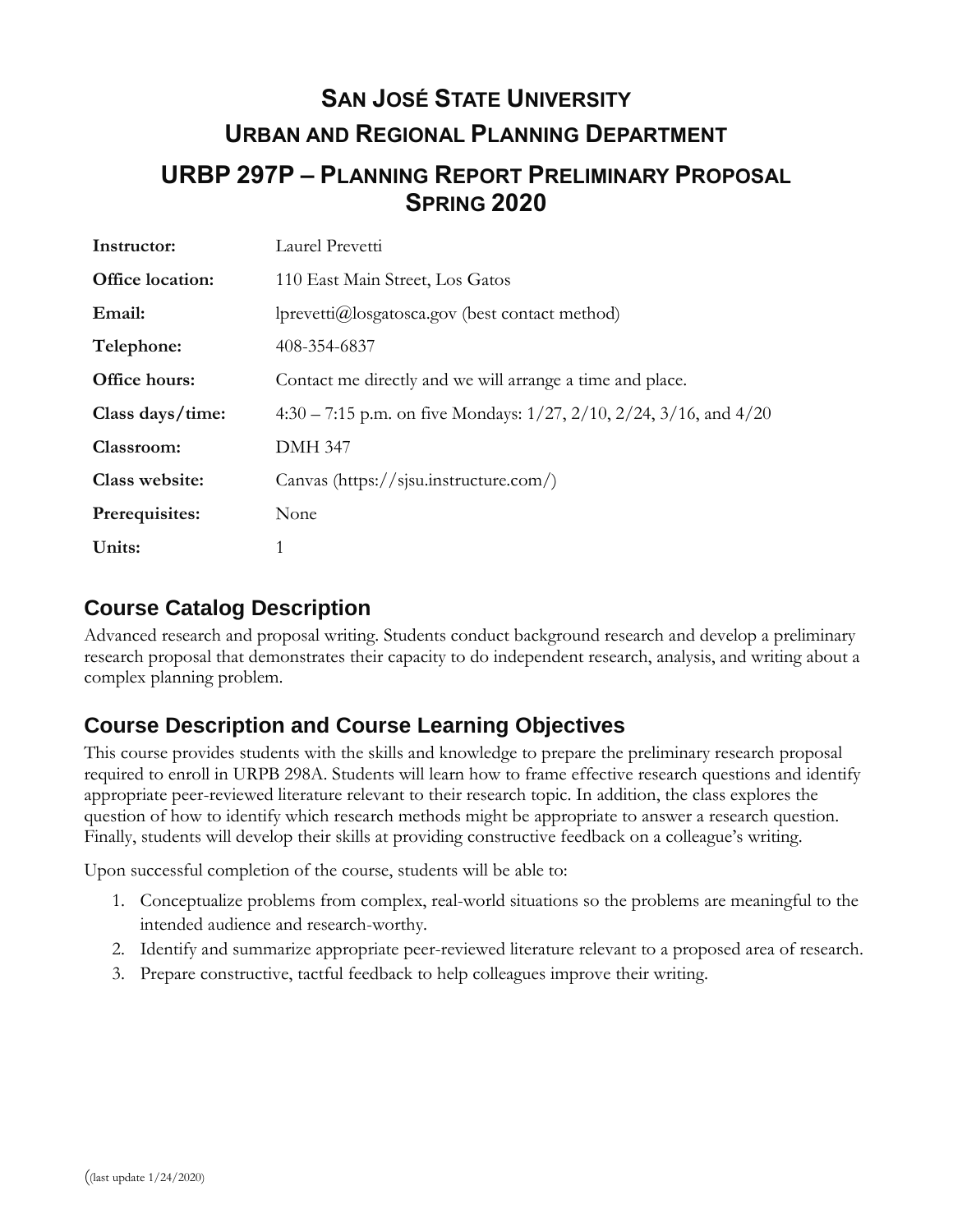Note that MUP students who entered the program in Fall 2012 or later must pass URBP 297P with a grade of C or higher in order to enroll in URBP 298A. In addition, if students decide that they wish to work in URBP 298A on a topic *different from* the one they write about for the 297P Preliminary Research Proposal, then before the semester they take URBP 298A they must prepare a new Preliminary Research Proposal that is assessed by the URBP 298 Faculty Coordinator as being of the same quality required to pass the Preliminary Proposal assignment in URBP 297P.

Remember also that in order to register for URBP 298A, you must have passed the Writing Skills Test (WST) OR have a bachelors or masters degree from a California State University campus. If you have not yet met this requirement, you should register for a WST test date immediately  $(\frac{http://testing.sjsu.edu/wst/}{$ .

## **Planning Accreditation Board (PAB) Knowledge Components**

This course partially covers the following PAB Knowledge Components 2a, 2b, 2c, and 2f.

A complete list of the PAB Knowledge Components can be found at [http://www.sjsu.edu/urbanplanning/courses/pabknowledge.html.](http://www.sjsu.edu/urbanplanning/courses/pabknowledge.html)

### **Course Texts**

#### **Required**

This class has two required books:

- Johnson, Gail. *Research Methods for Public Administrators*. Westport, CT: Greenwood Press, 2002. (Available free as an e-book through the SJSU library. ISBN 156720449X)
- Turabian, Kate L. *A Manual for Writers of Research Papers, Theses, and Dissertations.* 8th ed. Chicago: University of Chicago Press, 2013. (New copies on Amazon for about \$13.00. ISBN 9780226816388)

Additional short readings will be sent to the class by email and/or posted to Canvas.

### **Recommended**

The books listed below are about the research design process in general. All are available as e-books through the SJSU library.

- Booth, Wayne C., Gregory G. Colomb, and Joseph M. Williams. *Craft of Research*. <sup>3rd</sup> ed. Chicago: University of Chicago Press, 2008. (Straightforward advice on planning and writing research reports.)
- May, Tim. *Social Research: Issues, Methods and Process*. 4<sup>th</sup> ed. Berkshire: Open University Press, 2011. (A more theoretical discussion of the research process.)
- Rugg, Gordon, and Marian Petre. *Gentle Guide to Research Methods*. Buckingham: Open University Press, 2007. (Lots of practical tips on academic research projects, written in a breezy, lighthearted style.)

The readings below will be helpful for learning about qualitative and survey methods. Also, for advice on quantitative methods and policy analysis, the textbooks from URBP 204 and URBP 236 are a good starting place.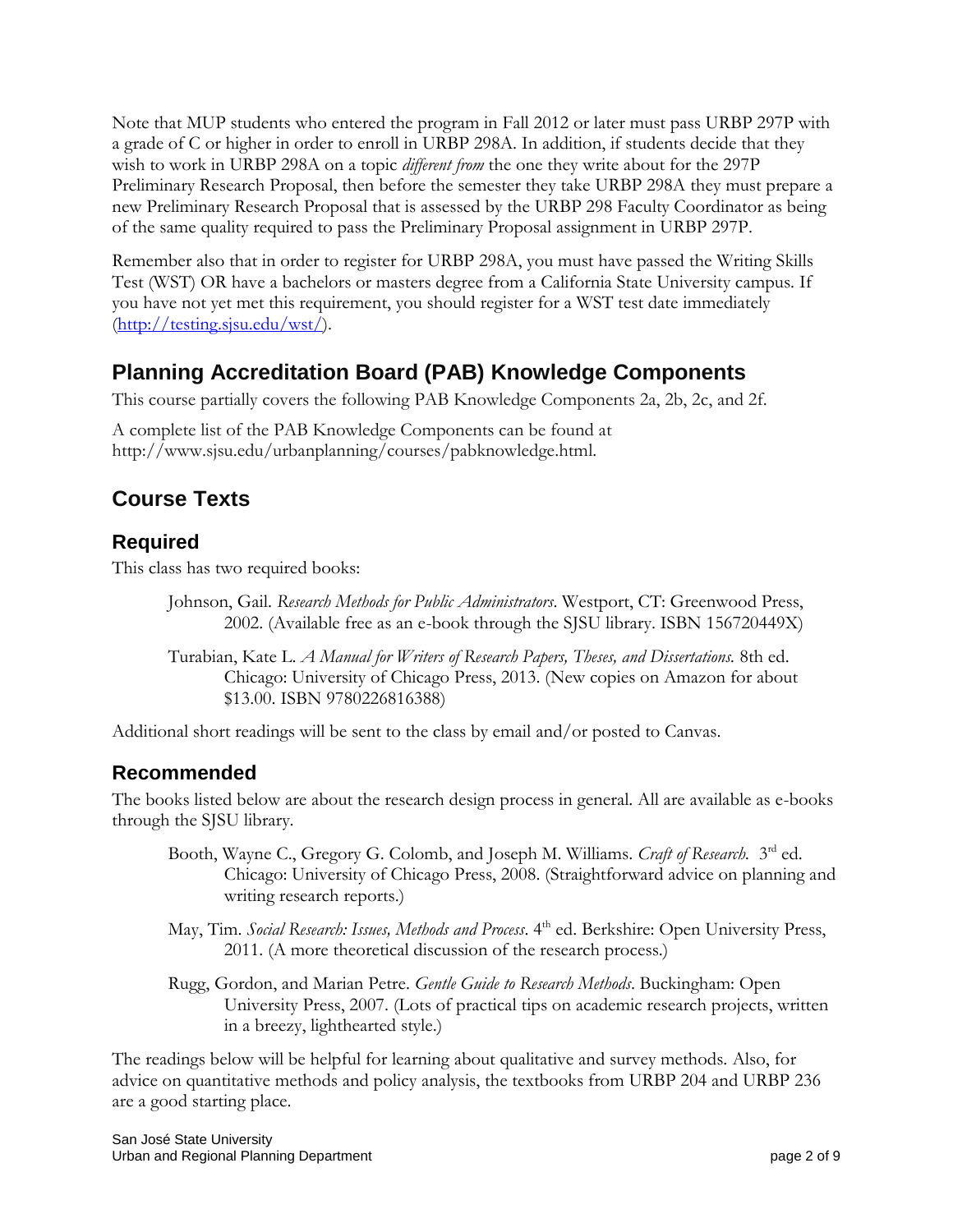- Auerbach, Carl F., and Louise B. Silverstein. *Qualitative Data: An Introduction to Coding and Analysis*. New York: New York University Press, 2003. (This book lays out simple, practical strategies for designing a qualitative study and the process of coding and analyzing the data.)
- Berkowitz, Susan. "Chapter 4: Analyzing Qualitative Data." In *User-Friendly Handbook for Mixed Method Evaluations*, edited by Joy Frechtling and Laure Sharp, prepared for the National Science Foundation, 1997. Chapter 4 is available at [www.nsf.gov/pubs/1997/nsf97153/chap\\_4.htm](file:///C:/Users/Home/Downloads/www.nsf.gov/pubs/1997/nsf97153/chap_4.htm) and the full report is at [www.nsf.gov/pubs/1997/nsf97153/start.htm.](file:///C:/Users/Home/Downloads/www.nsf.gov/pubs/1997/nsf97153/start.htm)
- Burnard, P., et al. "Analyzing and Presenting Qualitative Data." *British Dental Journal* 204, no. 8 (2008): 429 – 432. The article is available at [www.nature.com/bdj/journal/v204/n8/full/sj.bdj.2008.292.html.](file:///C:/Users/Home/Downloads/www.nature.com/bdj/journal/v204/n8/full/sj.bdj.2008.292.html)
- Dillman, Don A. *Internet, Mail, and Mixed-Mode Surveys: The Tailored Design Method*. Hoboken, N.J.: Wiley & Sons, 2009. (Lots of practical advice on designing surveys. There's a more recent 2014 edition, too, though the SJSU library doesn't own a copy.)
- Gill, Paul, et al. "Methods of Data Collection in Qualitative Research: Interviews and Focus Groups." *British Dental Journal* 204, no. 6 (2008): 291-296. This article is available at [www.nature.com/bdj/journal/v204/n6/full/bdj.2008.192.html.](file:///C:/Users/Home/Downloads/www.nature.com/bdj/journal/v204/n6/full/bdj.2008.192.html)
- Josselson, Ruthellen. *Interviewing for Qualitative Inquiry A Relational Approach*. New York: Guilford Press, 2013. (Lots of very specific, practical advice about how to design and conduct an in-depth interview designed to understand another person's experience. The book does *not* discuss how to analyze the data collected.)
- LeCompte, Margaret Diane, and Jean J. Schensul. *Analyzing and Interpreting Ethnographic Data*. Walnut Creek, CA: AltaMira Press, 1999. (A good book for learning about how to analyze interview or other qualitative data.)
- Stewart, K., et al. "Qualitative Research in Dentistry." *British Dental Journal* 204, no. 5 (2008): 235-239. This article is available at [www.nature.com/bdj/journal/v204/n5/full/bdj.2008.149.html.](file:///C:/Users/Home/Downloads/www.nature.com/bdj/journal/v204/n5/full/bdj.2008.149.html)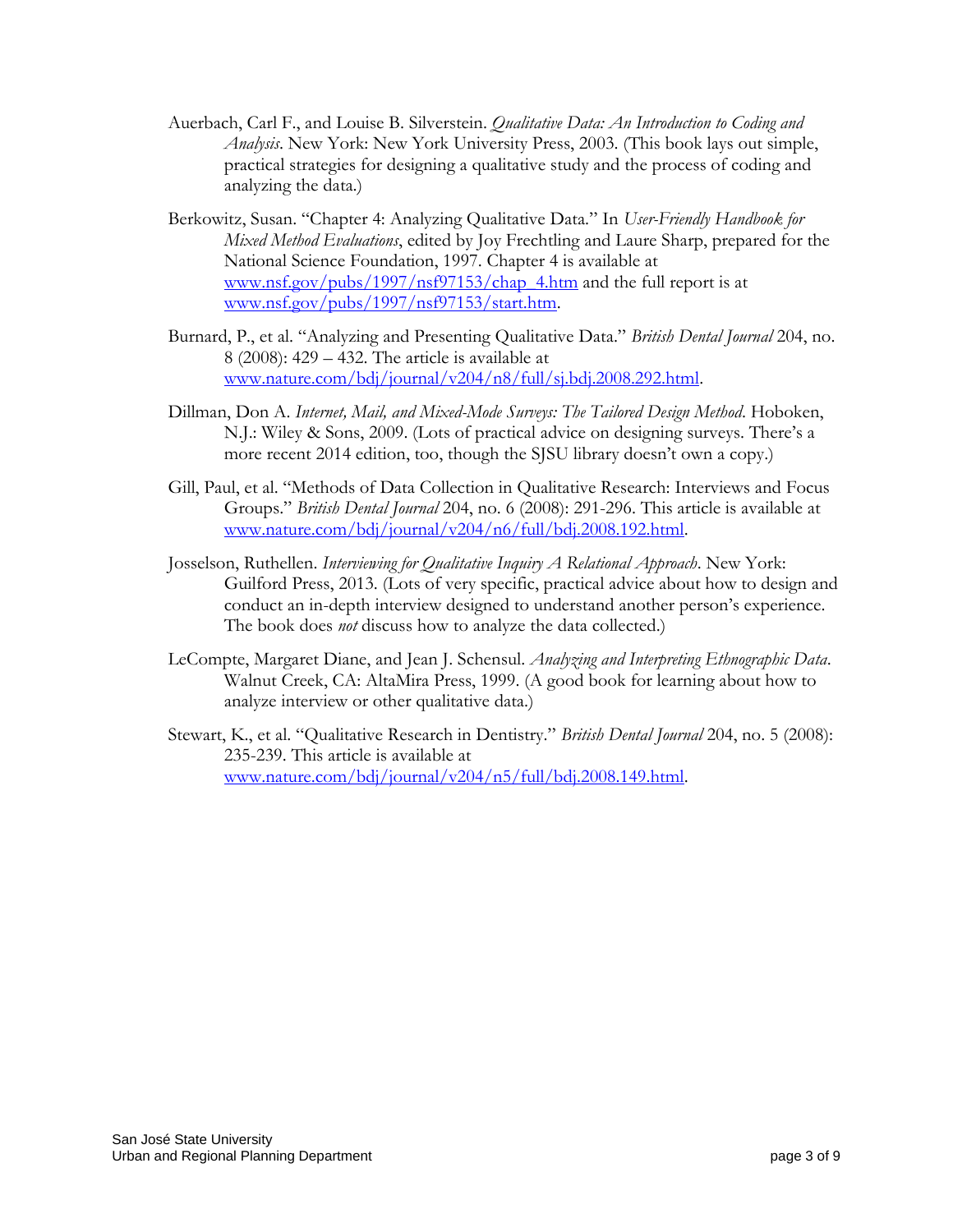### **Course Requirements and Assignments**

| <b>Graded Assignments</b>              | % of Course<br>Grade | <b>CLOs</b><br>Covered | Due Date |
|----------------------------------------|----------------------|------------------------|----------|
| Draft Preliminary Research Proposal #1 | $5\%$                | 1 & 2                  | 3/16     |
| Draft Preliminary Research Proposal #2 | $5\%$                | 1 & 2                  | 4/13     |
| Final Preliminary Research Proposal    | $90\%$               | 1 & 2                  | 5/11     |

Your grade for the course will be based on the following assignments:

In addition to the graded activities listed in the table, students must complete several ungraded homework assignments designed to help you learn the course material, meet at least once with me during a designated period to discuss my feedback on Draft #1, and prepare written feedback on the Draft #2 papers prepared by one other student. Due dates for all these ungraded activities appear in the course schedule at the end of this syllabus.

### **Course Workload**

Success in this course is based on the expectation that students will spend, for each unit of credit, a minimum of forty-five hours over the length of the course (normally 3 hours per unit per week with 1 of the hours used for lecture) for instruction or preparation/studying or course related activities including but not limited to internships, labs, clinical practica. Other course structures will have equivalent workload expectations as described in the syllabus.

### **The Preliminary Research Proposal Assignments**

You will write two drafts and a final version of a preliminary research proposal. The proposal will include your proposed URBP 298 planning report's research question, an explanation of its importance, an overview of the methods you anticipate using, and an annotated bibliography of at least 15 substantive sources related to your topic. The drafts and the final assignment will receive a letter grade.

I will give additional instructions for these assignments in a separate handout.

### **Policy on Late and Missing Assignments**

Late penalties are as follows:

• For all graded assignments, late work will be penalized one-third of a grade for every day it is late (e.g., an "A" assignment will be downgraded to "A-" if it is one day late; to "B+" if it is two days late, etc.).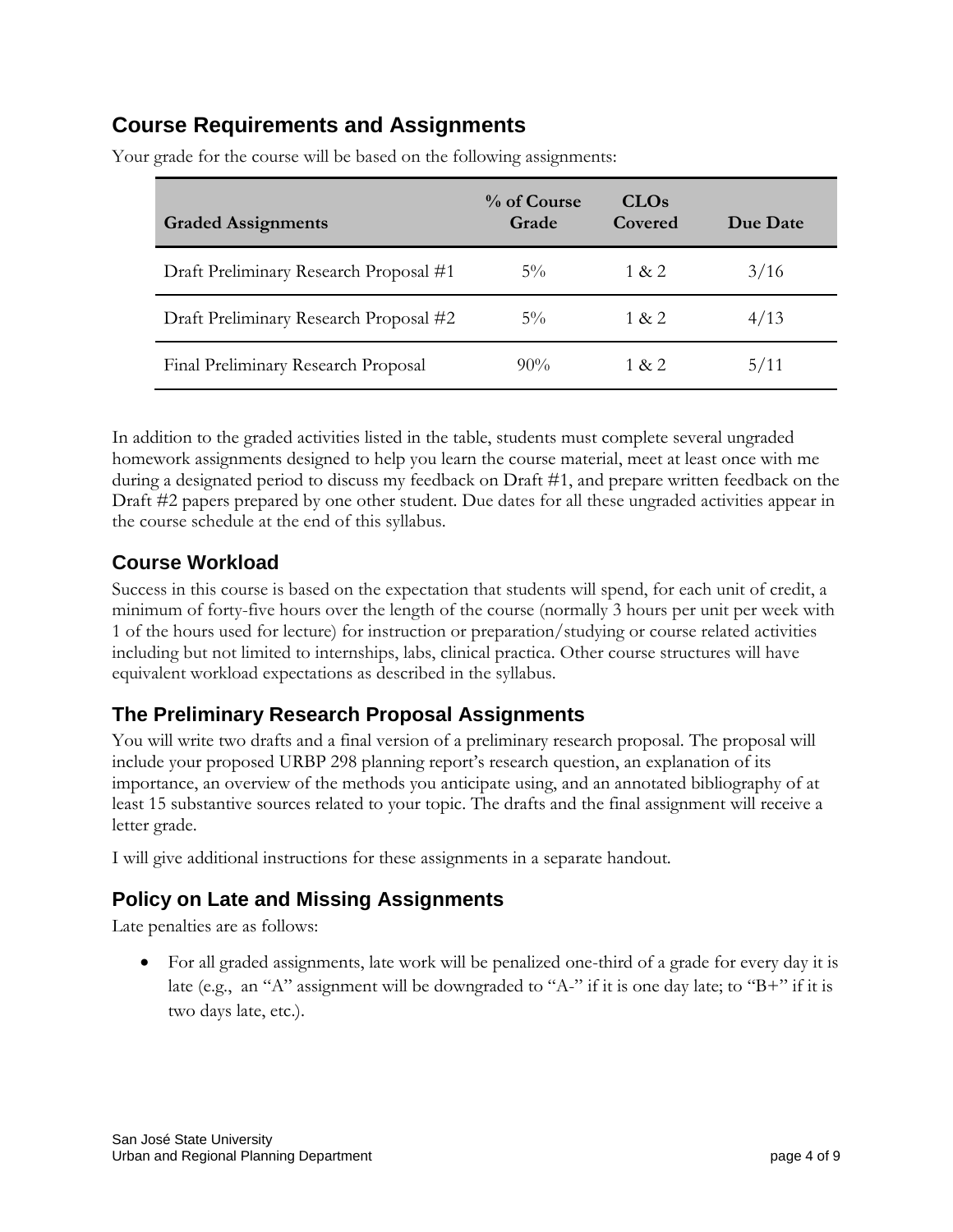### **Calculation of Final Course Letter Grade**

I calculate the final letter grade for the course by weighting the grade for each assignment according to the percentages in the table above.

To do this, I first convert the letter grade for each assignment to a 4-point scale  $(A = 4.0, A = 3.67, A)$  $B+= 3.33, B = 3, B = 2.67, C+= 2.33, C = 2.0, C = 1.67, D = 1, and F = 0.$ 

I then use these scores and the weights for each assignment shown in the table above to calculate a final, numerical grade for the course based on the 4-point scale. That number is converted back to a letter grade (A = 3.85+, A = 3.50 – 2.84, B + = 3.17 – 3.49, B = 2.85 – 3.16, B =  $2.50 - 2.84$ , C +  $= 2.17 - 2.49$ ,  $C = 1.85 - 2.16$ ,  $C = 1.50 - 1.84$ ,  $D_1 = 1.17 - 1.40$ ,  $D = 0.85 - 1.16$ ,  $F = 0 - 0.84$ ).

# **Classroom Protocol**

Proper decorum in the classroom is critical. As a courtesy to your colleagues, cell phone/electronic device use for calls, texts, games, web use, or other activities is not permitted during class time. Phones and devices may be used during breaks. Laptops and tablets may only be used for taking notes or referring to readings during class sessions.

### **University Policies**

Per University Policy S16-9 [\(http://sjsu.edu/senate/docs/S16-9.pdf\)](http://sjsu.edu/senate/docs/S16-9.pdf), University-wide policy information relevant to all courses, such as student responsibilities, academic integrity, accommodations, dropping and adding, consent for recording of class, etc. and available student services (e.g., learning assistance, counseling, and other resources) are listed on the Syllabus [Information web page](http://www.sjsu.edu/gup/syllabusinfo/) [\(http://www.sjsu.edu/gup/syllabusinfo\)](http://www.sjsu.edu/gup/syllabusinfo), which is hosted by the Office of Undergraduate Education. Make sure to visit this page to review and be aware of these University policies and resources.

## **Plagiarism and Citing Sources Properly**

Plagiarism is the use of someone else's language, images, data, or ideas without proper attribution. It is a very serious offense both in the university and in your professional work. In essence, plagiarism is both theft and lying: you have stolen someone else's ideas, and then lied by implying that they are your own

> **Plagiarism will lead to grade penalties and a record filed with the Office of Student Conduct and Ethical Development. In severe cases, students may also fail the course or even be expelled from the university.**

**If you are unsure what constitutes plagiarism, it is your responsibility to make sure you clarify the issues before you hand in draft or final work.**

Learning when to cite a source and when not to is an art, not a science. However, here are some common examples of plagiarism that you should be careful to avoid:

• Using a sentence (or even a part of a sentence) that someone else wrote without identifying the language as a quote by putting the text in quote marks and referencing the source.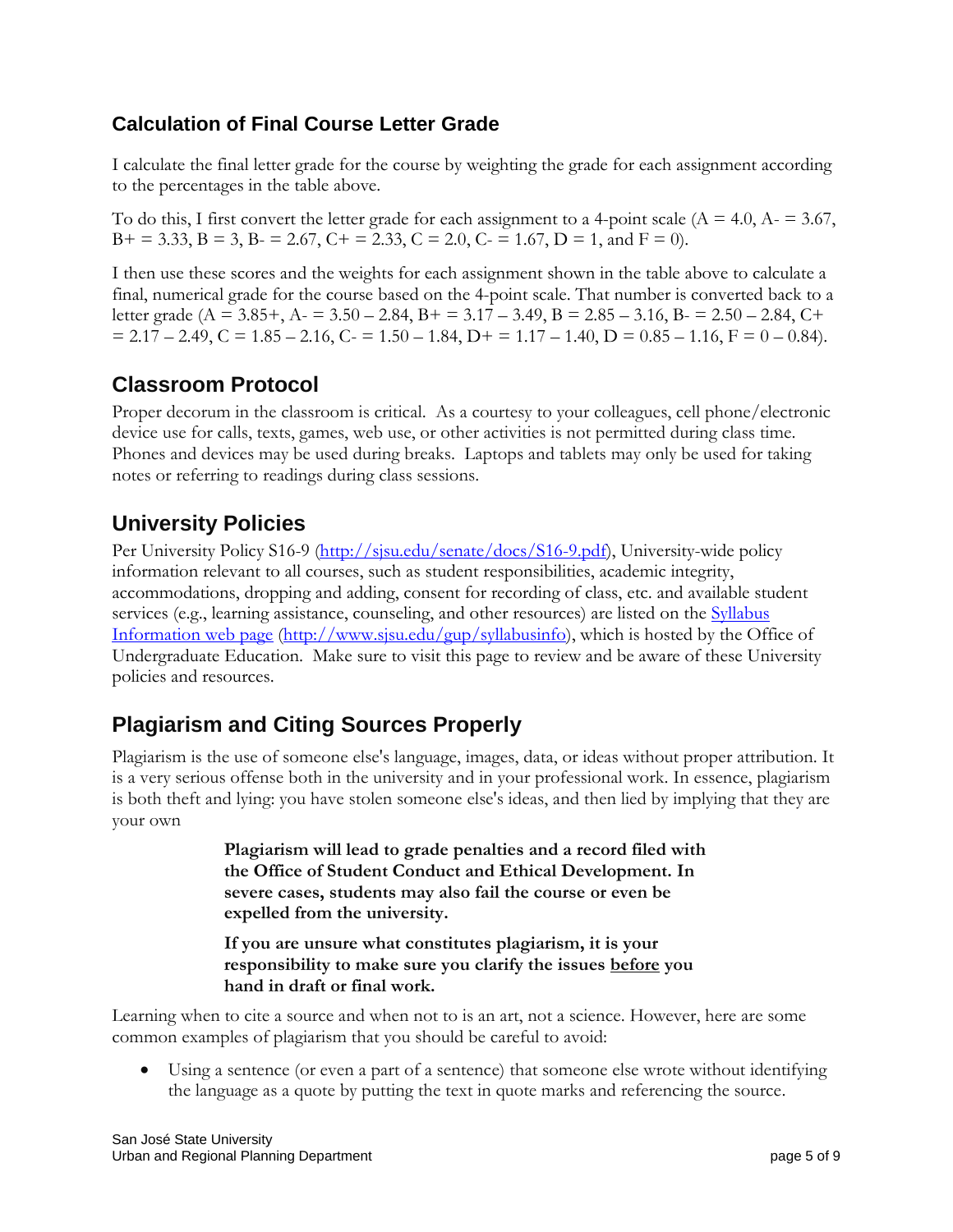- Paraphrasing somebody else's theory or idea without referencing the source.
- Using a picture or table from a webpage or book without reference the source.
- Using data some other person or organization has collected without referencing the source.

The University of Indiana has developed a very helpful website with concrete examples about proper paraphrasing and quotation. See in particular the following pages:

- Overview of plagiarism at [www.indiana.edu/~istd/overview.html](http://www.indiana.edu/~istd/overview.html)
- Examples of plagiarism at [www.indiana.edu/~istd/examples.html](http://www.indiana.edu/~istd/examples.html)
- Plagiarism quiz at [www.indiana.edu/~istd/test.html](http://www.indiana.edu/~istd/test.html)

Finally, you can use TurnItIn.com as a tool to help you identify any text that may be plagiarized, so that you can fix the problem before submitting the assignment. When you submit assignments to Canvas, the system will generate a "report" that highlights all text that TurnItIn.com identifies as possibly plagiarized. The report will give you a "score" that shows how much text has been flagged. Please note that the TurnItIn.com reports are helpful but not perfect – they tend to highlight lots of material that isn't actually plagiarized, and the reports can also potentially miss problematic text. Therefore, it is recommended that you ignore the numeric score and instead carefully review all text that is highlighted in the report, to see if anything needs revision.

You are encouraged to submit draft papers to Canvas well before the assignment due date, so that you can check the TurnItIn.com report and make any needed revisions before the assignment is due. If you submit a draft for this purpose, add a note in Canvas that says, "draft only – not for review." (I promise that I won't look at these reports.) For instructions on how to find your TurnItIn.com reports in Canvas, see [https://community.canvaslms.com/docs/DOC-3120.](https://community.canvaslms.com/docs/DOC-3120)

If you still have questions after using all these online resources, feel free to talk to me personally. There is nothing wrong with asking for help, whereas even unintentional plagiarism is a serious offense.

### **Citation Style**

It is important to properly cite any references you use in your assignments. The Department of Urban and Regional Planning uses Kate Turabian's *A Manual for Writers of Research Papers, Theses, and Dissertations*, 8th edition (University of Chicago Press, 2013, ISBN 780226816388). Please note that Turabian's book describes two systems for referencing materials: (1) "notes" (footnotes or endnotes), plus a corresponding bibliography, and (2) in-text parenthetical references, plus a corresponding reference list. In this class, may use either system and must use the same system for all assignments.

## **Library Liaison**

The SJSU Library Liaison for the Urban and Regional Planning Department is Ms. Toby Matoush. If you have questions, you can contact her at [toby.matoush@sjsu.edu](mailto:toby.matoush@sjsu.edu) or 408-808-2096.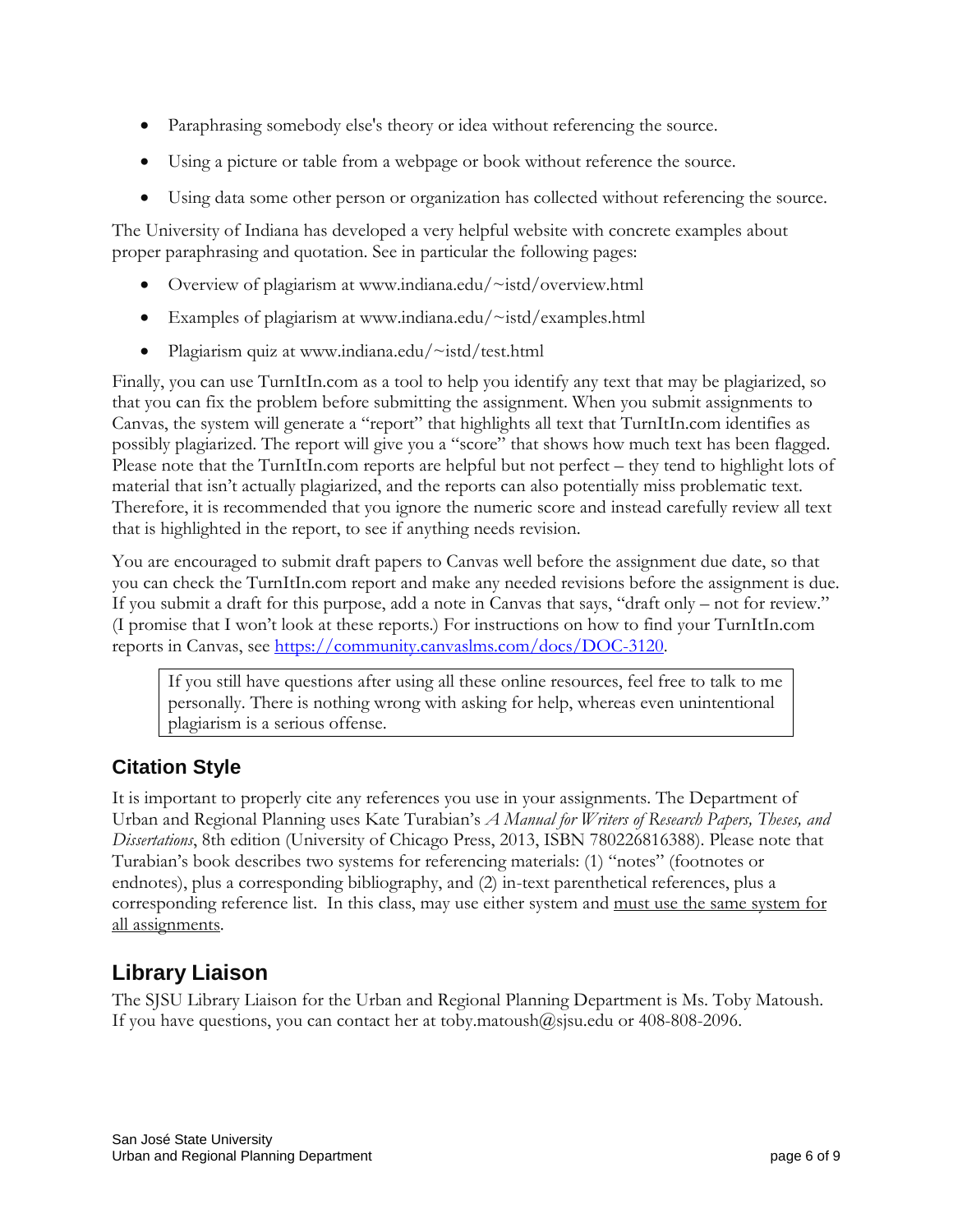# **URBP 297P – PLANNING REPORT PRELIMINARY PROPOSAL SPRING 2020 COURSE SCHEDULE**

#### *Notes:*

- The schedule is subject to change with notice by email, Canvas, or in-class announcement
- Readings are to be completed by the dates listed
- Assignments are due by class time on the dates listed (or by midnight, if it's not a class meeting day)

#### **January 27 – Class meeting 1**

Topics covered

- Introductions and course overview
- Research in planning: what is it, why do it, and how to do it?
- Overview of the Planning Report process (what to expect in 297P, 298A, and 298B)
- Overview of 297P and the Preliminary Research Proposal assignment
- How to develop a research question

#### Reading

- Required
	- o Turabian, Chapters 1 and 2 (on developing research questions)
- Recommended
	- $\circ$  Booth et al, Chapters 1 4 (the purpose of research and developing research questions)
	- o Johnson, Chapter 3 (developing research questions)
	- o May, Chapters 1 3 (philosophical and intellectual debates about the research process)

#### **February 10 – Class meeting 2**

*In Class: Be prepared to discuss past URBP Master's Theses (Homework #1).*

Topics covered

- Identifying elements of successful Master Theses:
- Choosing research methods
- Storyboarding the concept for your project (in-class exercise)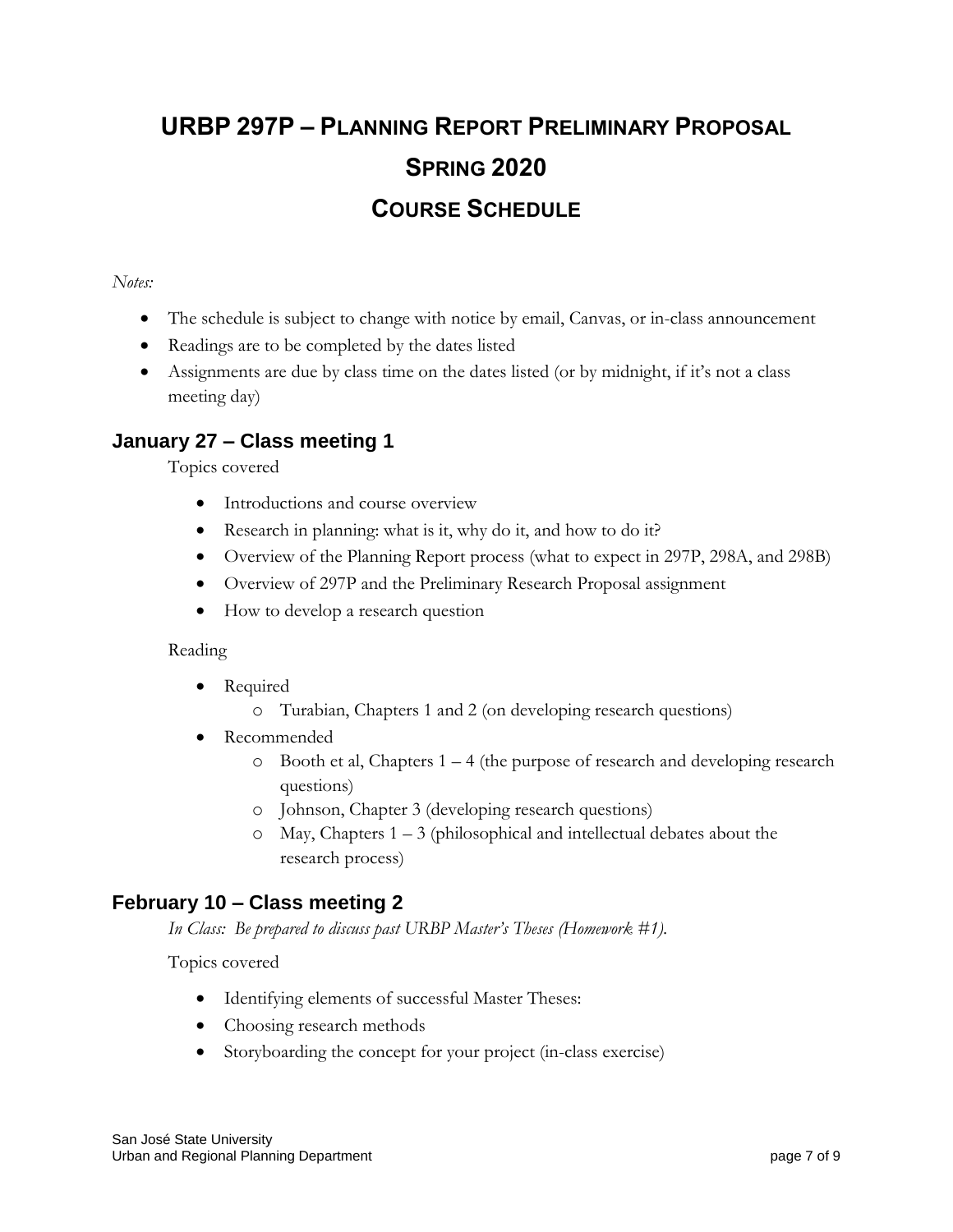#### Readings

- Required
	- o Review at least one of the Honors level Master's Thesis: [http://www.sjsu.edu/urbanplanning/courses/URBP298/Sample298urbanpl](http://www.sjsu.edu/urbanplanning/courses/URBP298/Sample298urbanplanningreports/) [anningreports/.](http://www.sjsu.edu/urbanplanning/courses/URBP298/Sample298urbanplanningreports/) Be prepared to discuss the elements of a successful project and to ask questions about the research process.
	- o Johnson, Chapters 4 6 (designing methods)
	- o Daniel R. Montello and Paul C. Sutton, "An Introduction to Quantitative and Qualitative Methods," in *An Introduction to Scientific Research Methods in Geography* (Thousand Oaks: Sage Publications, 2006), 38 – 41.
	- o To get ideas on methods books that you may wish to read for your project, review the recommended readings above and scan the UC Berkeley's Environmental Design Library's webpage "Thesis & Dissertation Research" list of research method texts at

<http://guides.lib.berkeley.edu/environmental-design-thesis/methods>

- Recommended
	- o May, Chapters 4 -7 (theoretical and practical discussion of various methods)
	- o Rugg and Petre, Chapter 1 (nature of research and designing methods)

#### **February 24 – Class meeting 3**

*Due by class: Homework #2: Using Sources Ethically*

*In Class: Be prepared to inform me of your proposed research question.*

Topics covered

- Finding library resources
- Using sources ethically
- Strategies for reading technical articles

Required readings

- Turabian, Chapters 3 and 4 (finding and engaging with sources)
- UniLearnings's "Reading Efficiently" and "Reading Critically" webpages. Start at <http://unilearning.uow.edu.au/reading/1d.html>. Follow the "next" buttons at the top left to read all the relevant pages. On the first page, be sure to click on the "Journal article" link at the bottom.